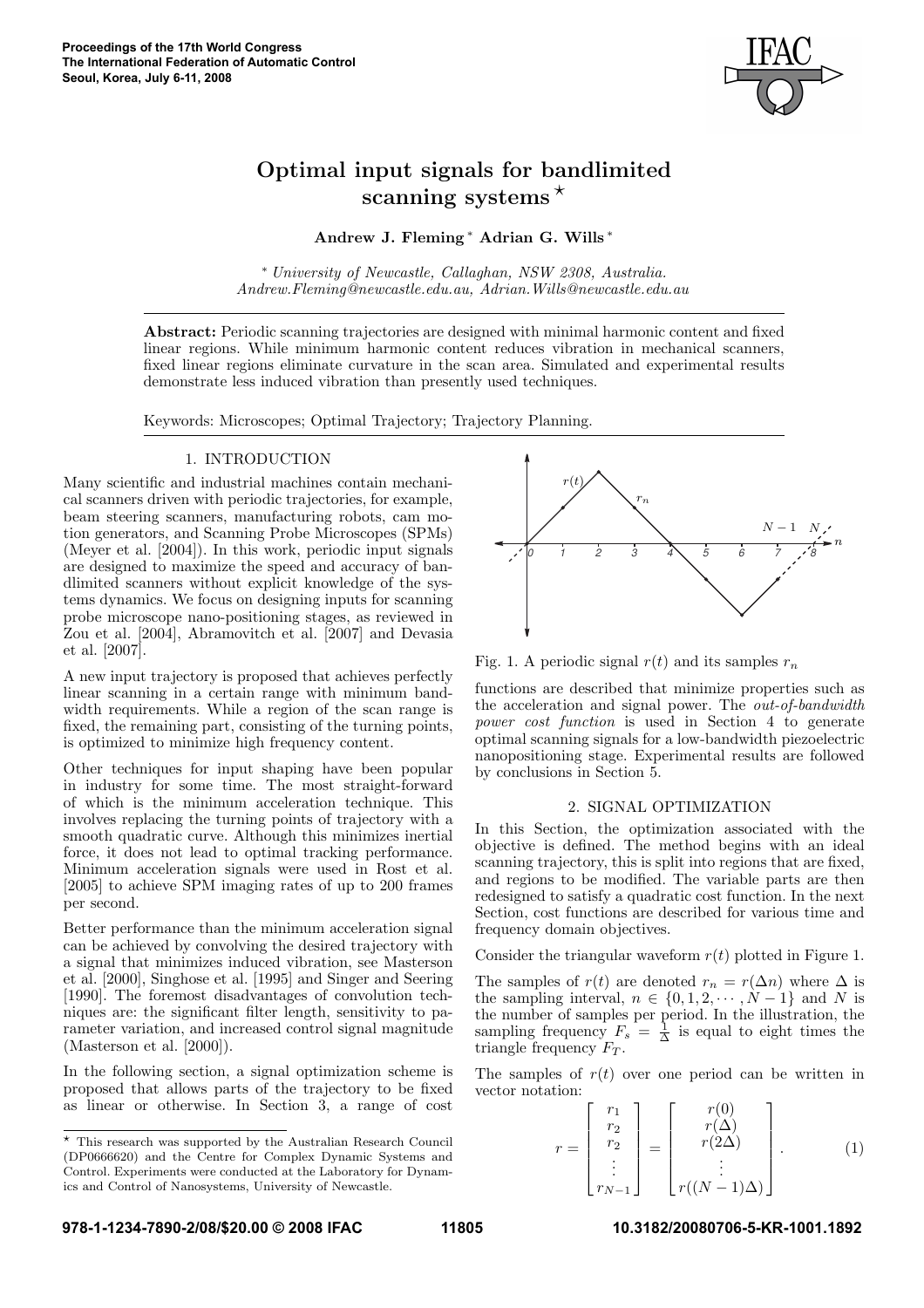In general, one period of a waveform  $x(t)$  will be denoted x where  $x \in \mathcal{R}^{\tilde{N} \times 1}$ .

In this work, we seek a new signal  $y$  that is equal to  $r$ at an arbitrary set of sample indexes S and free to vary elsewhere. The free part of the signal is varied to minimize the quadratic cost  $y^T H y$ . That is, we seek y that is the solution to

$$
y = \arg\min_{x} x^{T} H x, \quad \text{subject to } x_{k} = r_{k} \quad k \in S, \quad (2)
$$

where  $x \in \mathcal{R}^{N \times 1}$  and  $H \in \mathcal{R}^{N \times N}$ . Equation (2) is equivalent to the linearly constrained convex quadratic optimization problem (Fletcher [1987])

$$
y = \arg\min_{x} x^{T} H x + 2f^{T} x, \text{ subject to } Ax = r(S), (3)
$$

where A is the selection matrix representing S and  $r(S)$  is a row vector containing the samples of  $r_n$  indexed by the values of S.

Equation (3) can be restated in matrix notation as (Fletcher [1987])

$$
\begin{bmatrix} H & A^T \\ A & 0 \end{bmatrix} \begin{bmatrix} y \\ \lambda \end{bmatrix} = \begin{bmatrix} -f \\ r(S) \end{bmatrix}, \tag{4}
$$

where  $\lambda$  are the Lagrange multipliers (Fletcher [1987]). Equation (4) has a solution (Fletcher [1987])

$$
\begin{bmatrix} y \\ \lambda \end{bmatrix} = \begin{bmatrix} H & A^T \\ A & \mathbf{0} \end{bmatrix}^{-1} \begin{bmatrix} -f \\ r(S) \end{bmatrix}.
$$
 (5)

# 3. COST FUNCTIONS

The weighting matrix H can be chosen so that  $x^T H x$ represents a wide variety of frequency domain objectives. In the following subsections, cost functions are described for signal power, frequency weighted power, velocity and acceleration.

### 3.1 Background: Discrete Fourier Series

The discrete Fourier series  $c_k$  of a periodic signal  $r_n$  is described by the analysis function (Proakis and Manolakis [2007])

$$
c_k = \frac{1}{N} \sum_{n=0}^{N-1} r_n e^{-jn\frac{2\pi k}{N}}.
$$
 (6)

The synthesis function is (Proakis and Manolakis [2007])

$$
r_n = \sum_{k=0}^{N-1} c_k e^{jn\frac{2\pi k}{N}},\tag{7}
$$

where  $\hat{\omega} = \frac{2\pi k}{N}$  is the normalized frequency, and  $\frac{2\pi}{N}$  is<br>the normalized fundamental frequency. The real frequency the normalized fundamental frequency. The real frequency in Hertz is related to  $\hat{\omega}$  by  $f = \frac{\omega}{2\pi\Delta}$ . As an example,<br>the discrete Fourier components of an 8 sample signal are the discrete Fourier components of an  $\overline{8}$  sample signal are shown in Figure 2.

The discrete Fourier coefficients of r can be written in matrix notation:

$$
c = \frac{1}{N}E \quad r \tag{8}
$$

$$
\begin{bmatrix} c_0 \\ c_1 \\ c_2 \\ \vdots \\ c_{N-1} \end{bmatrix} = \frac{1}{N} \begin{bmatrix} 1 & 1 & \cdots & 1 \\ 1 & e^{-j\frac{2\pi 1}{N}} & \cdots & e^{-j(N-1)\frac{2\pi 1}{N}} \\ 1 & e^{-j\frac{2\pi 2}{N}} & \cdots & e^{-j(N-1)\frac{2\pi 2}{N}} \\ \vdots & \vdots & \ddots & \vdots \\ 1 & e^{-j\frac{2\pi (N-1)}{N}} & \cdots & e^{-j(N-1)\frac{2\pi (N-1)}{N}} \end{bmatrix} \begin{bmatrix} r_0 \\ r_1 \\ \vdots \\ r_{N-1} \end{bmatrix}
$$
(9)



Fig. 2. The Fourier components  $c_k$  of r.

3.2 Minimizing signal power

By Parseval's equality, the average power  $P_r$  of a discrete time signal  $r$  is  $\frac{1}{r}$ 

$$
P_r = \frac{1}{N} \sum_{n=0}^{N-1} |r_n|^2 = \sum_{k=0}^{N-1} |c_k|^2 = ||c_k||_2^2, \qquad (10)
$$

where the sequence  $|c_k|^2$  for  $k \in \{0, 1, 2, \cdots, N-1\}$  is the distribution of power as a function of frequency, or the power spectral density. This can be written in vector form:

$$
P_r = c^*c \tag{11}
$$

$$
=\frac{1}{N^2}r^T E^* E r,
$$

thus, referring to equation 2, minimum power is achieved by

$$
H = \frac{1}{N^2} E^* E. \tag{12}
$$

3.3 Minimizing frequency weighted power

In Figure 2, a frequency dependent weighting  $W$  is shown. The power resident in the shaded bandwidth can be calculated by summing only these components. W must be symmetric around  $\pi$ .

We wish to specify a cost function in equation 2 that represents power above a certain frequency or harmonic. This allows complete freedom in signal power up to the  $K<sup>th</sup>$  harmonic while imposing a minimum power constraint on higher frequencies. The frequency weighted power  $P_r^W$ of  $r$  is:

$$
P_r^W = \frac{1}{N^2} r^T E^* W E r,\tag{13}
$$

where  $W = diag(Q)$  and

$$
Q = \begin{cases} 0 & k \in [0 \cdots K] \\ 1 & k \in [K+1 \cdots N-K-1] \\ 0 & k \in [N-K \cdots N-1] \end{cases},
$$

thus, referring to equation 2, minimum out-of-band power is achieved by

$$
H = \frac{1}{N^2} E^* W E. \tag{14}
$$

## 3.4 Time domain cost functions

In addition to the frequency domain objectives discussed in the previous subsections, the quadratic cost in Equation (2) can also represent a function of time. In this work, we limit the cost function definition to the power at the output of an FIR filter whose input is  $y$ . That is, we seek to minimize:

$$
\frac{1}{N} \sum_{n=0}^{N-1} |B(q^{-1})y_n|^2
$$
\n(15)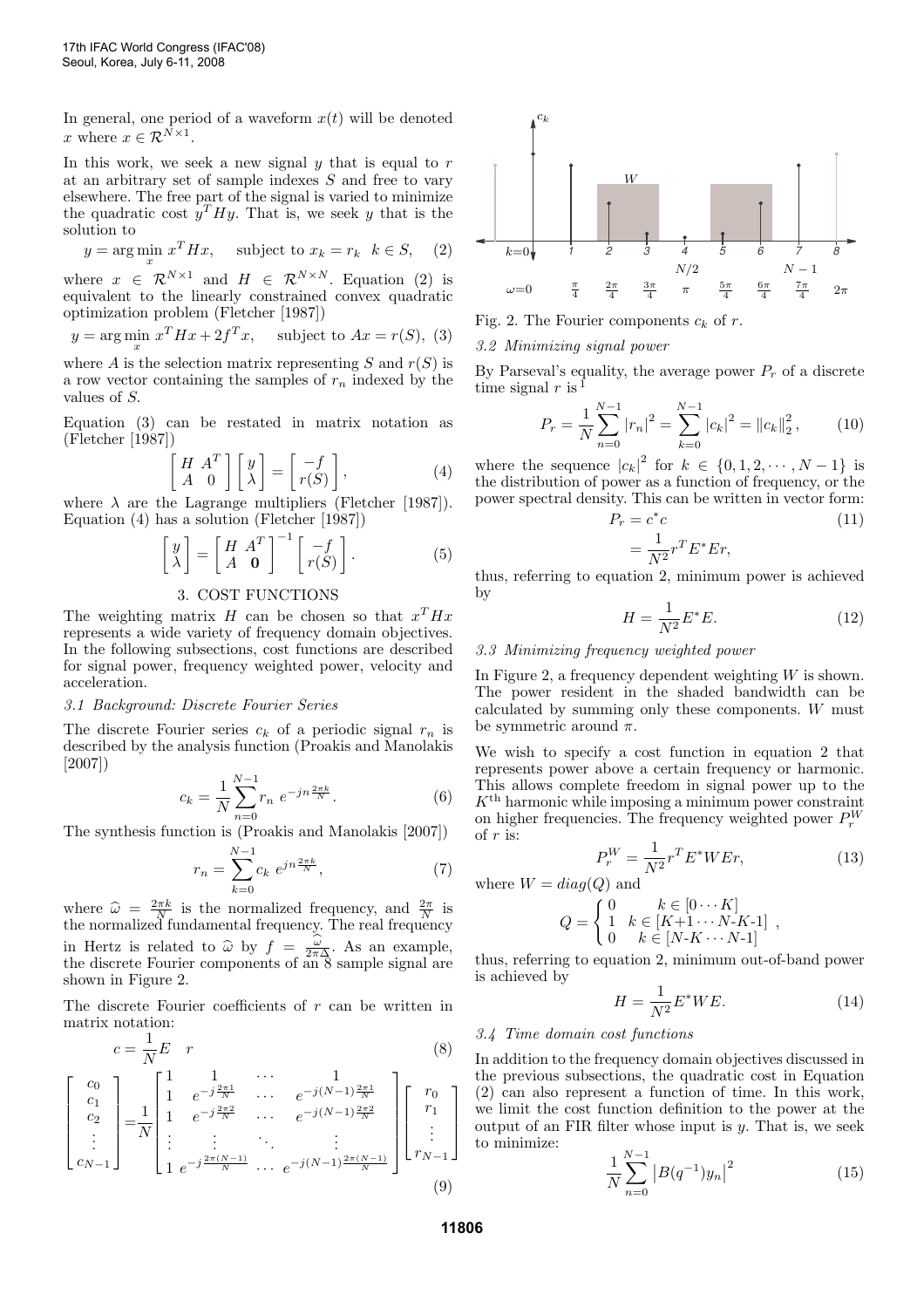where  $B(q^{-1})$  is an FIR filter of order  $N_B$  and length  $N_B + 1.$ 

In matrix form,  $z_n = B(q^{-1})y_n$  can be written

$$
z = \mathbf{B} \quad y \tag{16}
$$
\n
$$
\begin{bmatrix} z_{0+N_b} \\ z_{1+N_b} \\ \vdots \\ z_{N-1} \end{bmatrix} = \begin{bmatrix} b_{N_B} & \cdots & b_1 & b_0 & 0 & 0 & 0 & 0 \\ 0 & b_{N_B} & \cdots & b_1 & b_0 & 0 & 0 & 0 \\ 0 & 0 & 0 & 0 & b_{N_B} & \cdots & b_1 & b_0 \end{bmatrix} \begin{bmatrix} y_0 \\ y_1 \\ \vdots \\ y_{N-1} \end{bmatrix}
$$
\n
$$
(17)
$$

The power in z is

$$
\frac{1}{N} \sum_{n=0}^{N-1} |B(q^{-1})y_n|^2 = \frac{1}{N} ||B(q^{-1})y_n||_2^2
$$
(18)  
=  $\frac{1}{N} z^T z$   
=  $\frac{1}{N} y^T \mathbf{B}^T \mathbf{B} y$ .

Referring to equation 2,  $\frac{1}{N} ||B(q^{-1})y_n||_2^2$  $\frac{2}{2}$  is minimized when

$$
H = \frac{1}{N} \mathbf{B}^T \mathbf{B}.
$$
 (19)

# 3.5 Minimum velocity

The discrete velocity of  $y_n$  is the first-order time derivative

$$
\frac{dy_n}{dt} = \frac{y_n - y_{n-1}}{\Delta}.\tag{20}
$$

Thus, the FIR filter that represents differentiation is

$$
B(q^{-1}) = \frac{1}{\Delta}(1 - 1q^{-1}).
$$
\n(21)

In the time-domain cost function (19),  $b_0 = 1$  and  $b_1 = -1$ .

#### 3.6 Minimum acceleration

The discrete acceleration of  $y_n$  is the second-order time derivative

$$
\frac{d^2 y_n}{dt^2} = \frac{1}{\Delta} \left( \frac{dy_n}{dt} - \frac{dy_{n-1}}{dt} \right)
$$
\n
$$
= \frac{(y_n - y_{n-1}) - (y_{n-1} - y_{n-2})}{\Delta^2}
$$
\n
$$
= \frac{y_n - 2y_{n-1} + y_{n-2}}{\Delta^2}
$$
\n(22)

thus,

$$
B(q^{-1}) = \frac{1}{\Delta^2} (1 - 2q^{-1} + 1q^{-2})
$$
 (23)

In the time-domain cost function (19),  $b_0 = 1$ ,  $b_1 = -2$ and  $b_2 = 1$ .

## 3.7 Frequency weighted objectives

A frequency weighting on the power in  $y_n$  can also be specified with an FIR filter. The quadratic cost  $H$  representing power at the output of the filter is described in Equations (18) and (19).

Frequency weighting of the velocity, acceleration or other can be achieved by designing an FIR weighting filter and convolving the coefficients with the coefficients of the original analysis filter, for example, the acceleration filter.



Fig. 3. The reference and optimal trajectory,  $r(t)$  and  $y(t)$ . The optimal signal is equal to  $r(t)$  when  $r(t) < |\beta|$ , otherwise there is no restriction.



Fig. 4. The Fourier components of a triangular scanning signal plotted against harmonic number k

#### 4. PRACTICAL APPLICATION

The desirable characteristics of periodic scanning trajectories are optimized using the frequency weighted power objective described in Section 3.3. The optimal trajectory contains the least possible power above a certain frequency while maintaining perfect linearity over a subset of the range. By varying the amount of signal left free for manipulation, the trade-off between scan-range and induced vibration can be continuously varied (for a constant scan rate).

For triangular and sawtooth scanning waveforms the linear range is easily specified by a single parameter  $\beta$ . Referring to Figure 3, the optimal trajectory  $y_k$  is equal to  $r_k$ when  $r_k < |\beta|$ , otherwise there is no restriction. Using the notation in Section 2, the previous statement can be rewritten as  $y(S) = r(S)$  where S is the set of sample indexes for which  $r_k < |\beta|$ .

To specify the frequency weighting, it is convenient to stipulate the number of unrestricted low-frequency harmonics that may appear in the optimal signal. The spectrum of a triangular scanning signal is shown in Figure 4. The frequency components of the optimal signal are unrestricted between DC and the  $K^{\text{th}}$  harmonic. All harmonics greater than  $K$  are penalized equally.

A Matlab function, generateTriangle, is available by contacting the first author. It contains the functionality to generate and simulate optimal scanning signals.

## 4.1 Simulated Performance

In this example, a unit amplitude, 1 Hz triangle signal, sampled at 1 kHz is considered for optimization generateTriangle(1000,1,.5,7,1). With a linear scan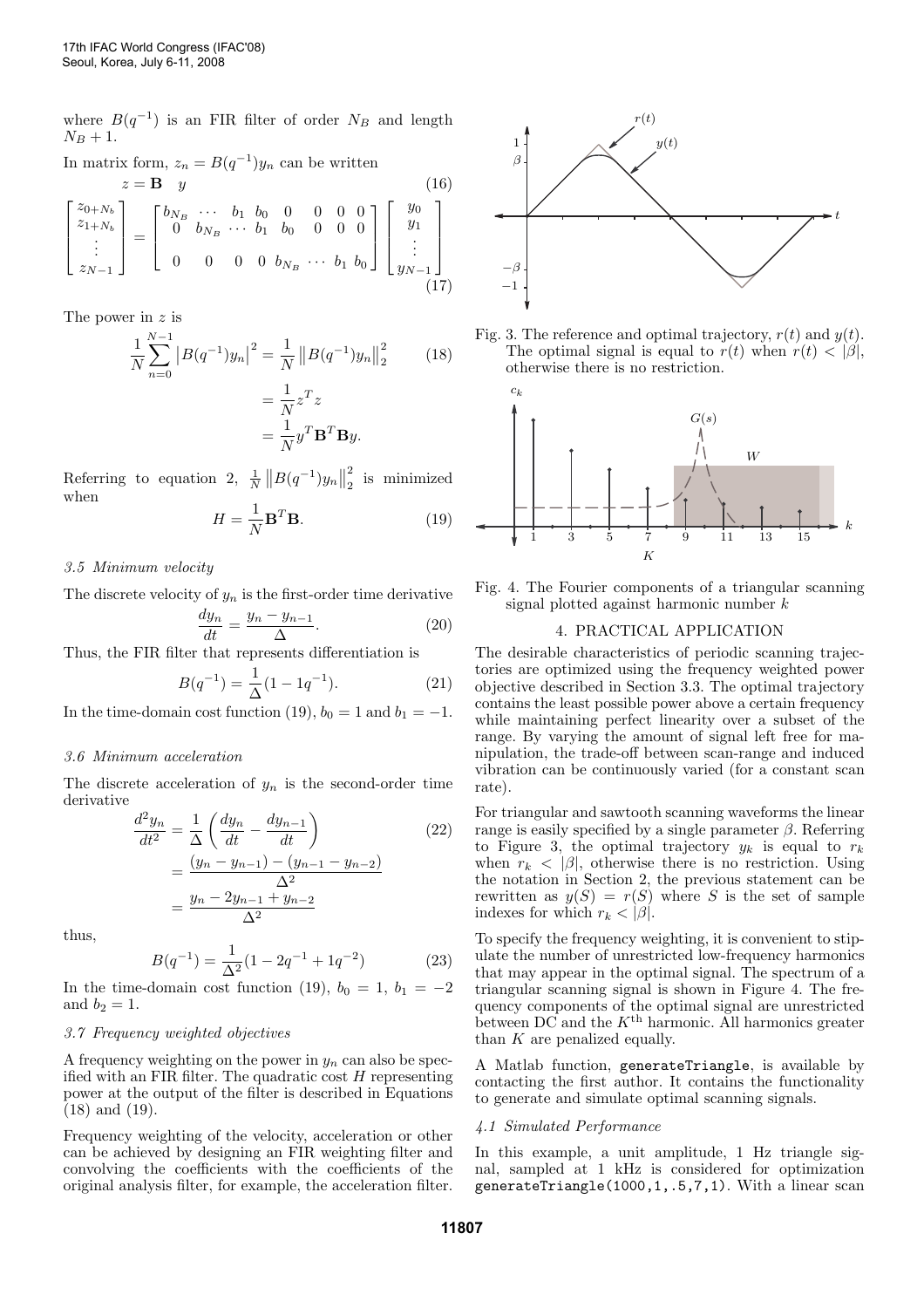

Fig. 5. The minimum acceleration (- -) and optimal scanning trajectory  $(-)$ . Both signals have a linear range of  $\pm 0.5$ .



Fig. 6. The Fourier coefficients of the triangle, minimum acceleration and optimal signals (in dB).

range of  $\beta$ =0.5 and K=7, the minimum acceleration and optimal signals are plotted in Figure 5. As the signals are similar in shape, it is reasonable to expect the Fourier coefficients to be comparable, but this is not the case.

The Fourier coefficients of the minimum acceleration and optimal trajectory are compared to a triangle wave in Figure 6. The optimized signal has larger low-frequency components but vastly reduced harmonics above  $k=7$ . Undesirable harmonics are reduced by between 75 dB (at  $k=9$ ) and 30dB at higher frequencies.

The improvement in time domain performance can be demonstrated by applying the optimized signal to a resonant second-order system, similar to a one-degree-freedom mechanical system. The system is chosen to have unity



Fig. 7. The simulated vibration during the linear region of the scan. Triangle (-.-), minimum acceleration (- -) and optimal signal  $(-)$ .

| Signal                       | Peak-to-Peak Error  | Percentage of Range |
|------------------------------|---------------------|---------------------|
| Triangle                     | 0.13                | 13%                 |
| Min. Acc.                    | $8\times10^{-3}$    | 0.8%                |
| Optimal                      | $0.32\times10^{-3}$ | 0.032%              |
| Table 1. Induced Oscillation |                     |                     |

gain, 10 Hz resonance frequency and a damping ratio of 0.01, the transfer function is:

$$
G(s) = \frac{\omega_n^2}{s + 2\omega_n \xi_n s + \omega_n^2}
$$
 (24)

where  $\omega_n=2\pi 10$  and  $\xi_n=0.01$ . The resonance frequency occurs between the  $9<sup>th</sup>$  and  $11<sup>th</sup>$  harmonic of the input. The output error signals for an unfiltered triangle signal, minimum acceleration signal and optimized signal are plotted in Figure 7. The peak-to-peak magnitude of oscillation during the linear region is tabulated in Table 1. The optimized signal induces only 4% the oscillation of the minimum acceleration trajectory.

# 4.2 Choosing  $\beta$  and K

When using the frequency weighted power objective, frequency content above the cutoff is minimized by decreasing  $\beta$  and increasing K. If either parameter is fixed, the other can be varied to reduce scan error to an arbitrary value.

If scan range is valued highly, a good choice for  $\beta$  is 0.7, this provides approximately the maximum scan range before high-frequency content significantly increases. Beyond  $\beta$ =0.8 there is little difference between the optimal, and minimum acceleration signals. In practice however, the optimal signal out-performs minimum acceleration as there is less power in harmonics just above  $K$ . This is important because  $K$  is usually chosen close to the mechanical resonance frequency so the first few harmonics above K are critical. If  $\beta$  is chosen large ( $\beta \geq 0.7$ ), the scan error must be minimized by including a large number of harmonics. For example, if the scan frequency is one twentieth the mechanical resonance frequency, K can be chosen up to 19.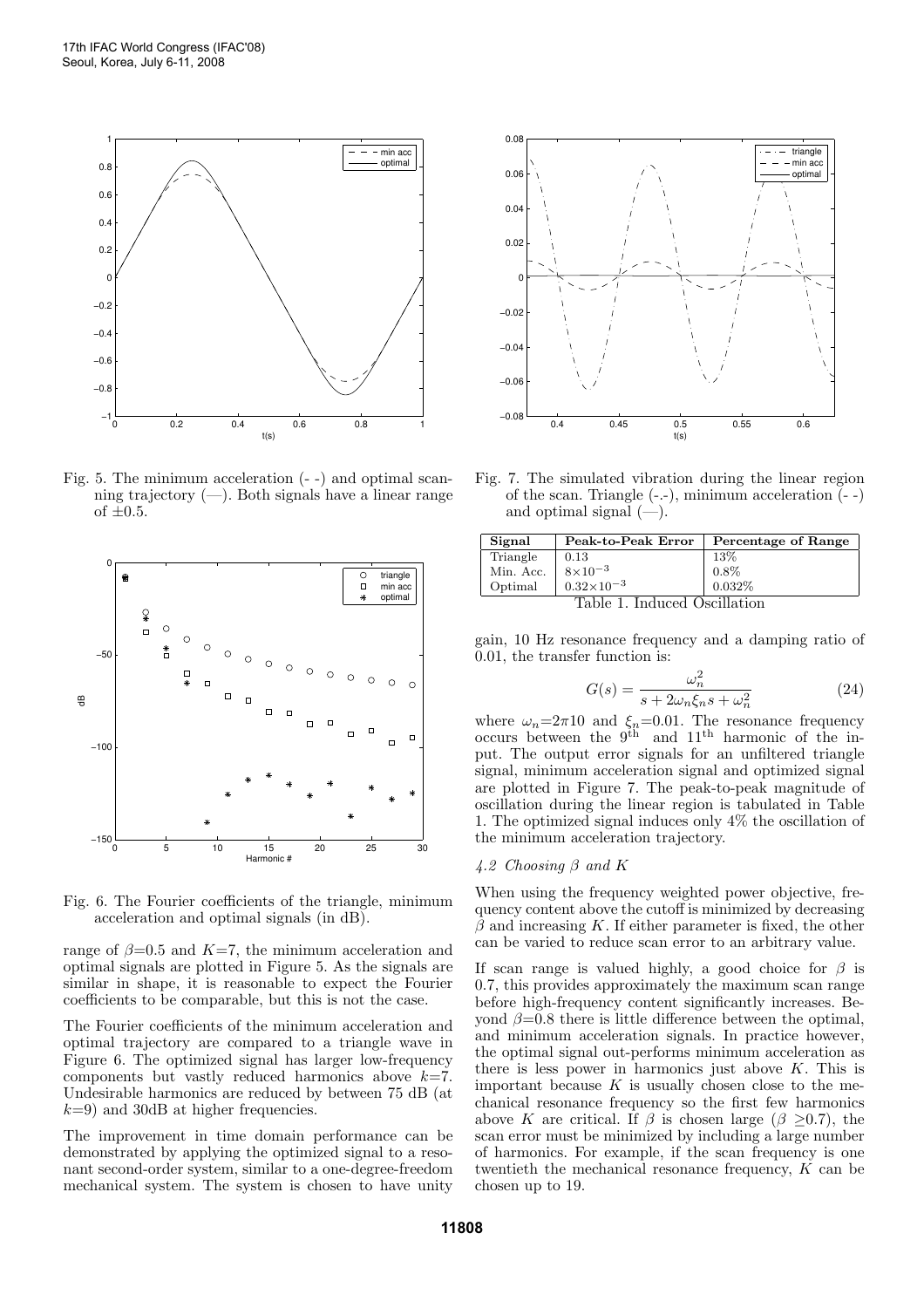If scan speed is highly valued,  $K$  must be small. If the scan speed is 10% of the resonance frequency, K must be 9 or less. The smallest reasonable value for  $K$  is 5, which allows only 3 sine waves in the optimal signal and scan speeds up to 20% of the resonance frequency. In such cases,  $\beta$  must be severely reduced to minimize induced vibration.

The authors recommend two general purpose choices for  $\beta$  and K:

- $\beta = 0.7$  and  $K = 9$ . This provides good scan range, operation up to 10% of the mechanical resonance frequency and a reasonable minimum of induced vibration. Slower scan speeds with higher  $K$  improve performance.
- $\beta = 0.5$  and  $K = 7$ . This is more suitable for high performance scanning where induced vibration is to be minimized or scan speed increased up to 14% of the resonance frequency.

# 4.3 Improving feedback and feedforward controllers

Feedback In addition to improving the performance of open-loop scanners, minimum bandwidth input signals are also beneficial when using feedback. Feedback systems with tracking controllers typically have a bandwidth less than one-tenth the open-loop bandwidth. Furthermore, integral tracking controllers provide significant error reduction up to only one-tenth the closed-loop bandwidth. Thus, systems with tracking controllers have extremely limited bandwidth. In such cases, an optimized reference trajectory utilizes the available bandwidth by ensuring that all input harmonics lie within the frequency range where controller loop-gain is high.

In more general circumstances, a lower bandwidth input signal relaxes the controller bandwidth specification. This, in turn, requires less controller gain, resulting in greater robustness and less noise feedthrough from the sensors to the regulated variable.

Feedforward In systems using inversion based feedforward control, the choice of reference signal is critical. Wide bandwidth input signals have frequency components in ranges where the inversion filter has a significant response. At these frequencies, small modeling errors can result in large errors in the filter response and inverted signal (Devasia [2002]). Sensitivity to modeling error can be reduced if the reference signal has negligible harmonic content in the bandwidth where inversion is required, (Devasia [2002]).

Optimal scanning signals also reduce control signal magnitude by avoiding frequencies where the plant response is small. This is highly advantageous for iterative systems that achieve near perfect inversion, for example Wu and Zou [2007]. If the internal reference signal contains frequency components at, or near, plant zeros, extremely large inputs are generated. Optimal reference signals that do not contain high frequency content avoid this problem.

# 4.4 Experimental Application

Two-axis micro- and nano-positioning stages are used extensively in many forms of scanning probe microscope. They typically comprise a pair of piezoelectric actuators, mechanical displacement amplifiers and a flexure guided sample platform. Although these configurations



Fig. 8. The response of the positioner to a 27 Hz triangle scan. Displacement  $(-)$ , Triangle  $(-)$ , Error magnified by 10  $(\cdots)$ 



Fig. 9. The response of the positioner to a 27 Hz minimum acceleration scan  $(\beta=0.7)$ . Displacement  $(-)$ , Ideal Scan  $(-)$ , Error magnified by 10  $(\cdots)$ 

can achieve high precision with millimeter range motion; the internal displacement amplifiers, large piezoelectric stacks and platform mass contribute to a low mechanical resonance frequency. An example of such a stage is the Physik Intrumente P-734, which has a range of 100 microns but a resonance frequency of only 410 Hz. At 200 Hz, there is a 12 degree phase shift and 2 dB gain fluctuation from DC. Above 200 Hz the phase and magnitude response degrade rapidly. Therefore, to avoid phase and magnitude distortion, the input signal spectra must be contained to within 200 Hz.

Without using model-based inversion, the fastest practical scan speed for the platform under consideration is around 27 Hz, thus the  $3^{\text{rd}}$ ,  $5^{\text{th}}$  and  $7^{\text{th}}$  harmonic occur at 85, 135